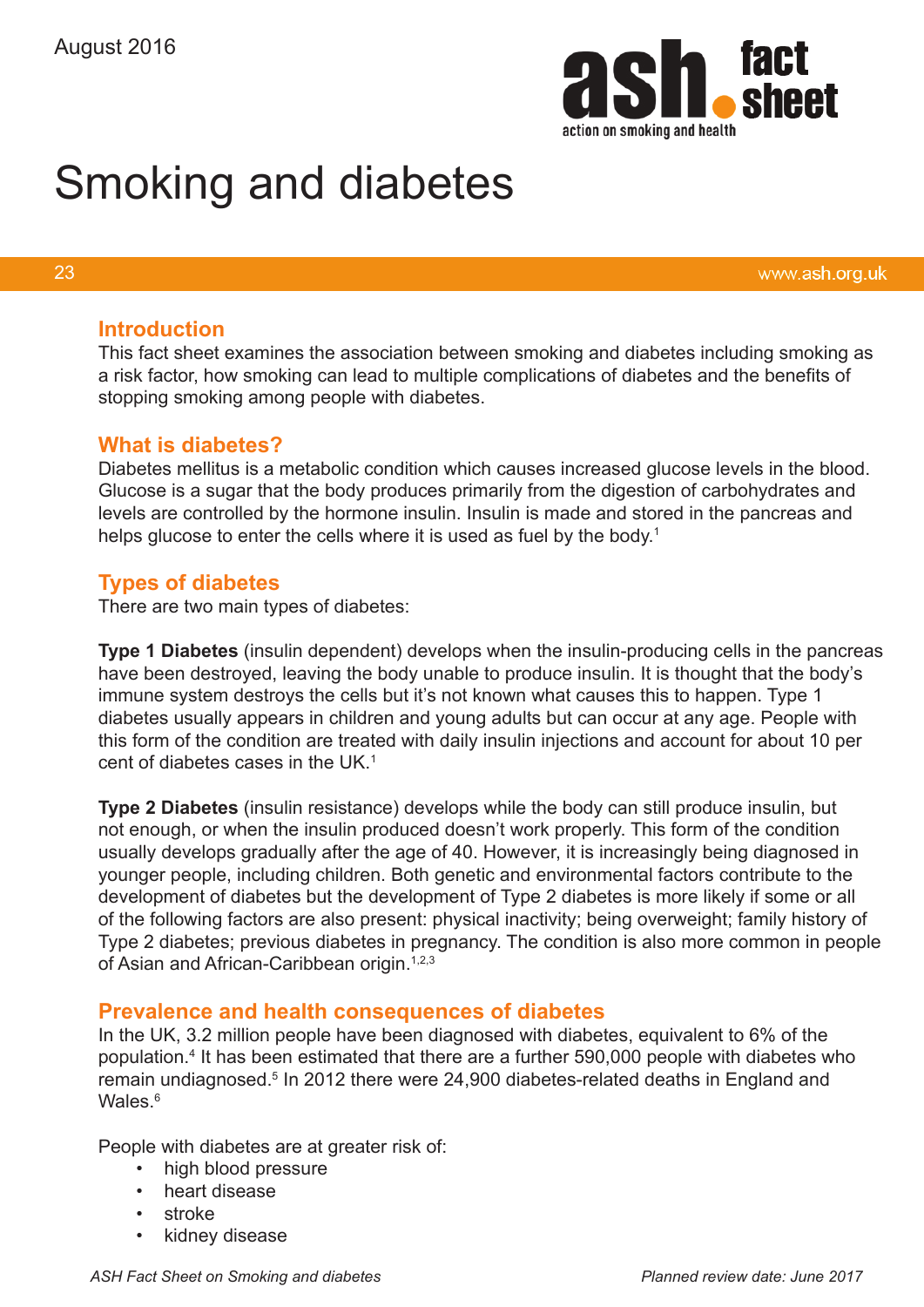- nerve damage leading to limb amputation
- eye damage such as retinopathy (disorders of the retina).7

## **Smoking and the risk of developing diabetes**

There is a growing body of evidence to show that smoking is a risk factor for Type 2 Diabetes.<sup>8,9,10,11,12</sup> Several hypotheses have been proposed to explain this link. Smoking has been identified as a possible risk factor for insulin resistance (see below), a precursor for diabetes. Smoking has also been shown to deteriorate glucose metabolism which may lead to the onset of Type 2 diabetes.<sup>13</sup> There is also some evidence which suggests that smoking increases diabetes risk through a body mass index independent mechanism.<sup>14,15</sup>

Smoking has further been associated with a risk of chronic pancreatitis and pancreatic cancer, suggesting that tobacco smoke may be toxic to the pancreas.<sup>16,17,18</sup>

A systematic review of 25 studies found that all but one revealed an association between active smoking and an increased risk of diabetes.<sup>19</sup> On the basis of this review, it is estimated that 12% of all Type 2 diabetes in the United States may be attributable to smoking.<sup>20</sup> If the same proportion is applied to the UK, smoking may account for as many as 360,000 cases of diabetes.

Smoking-related risk of diabetes increases with the number of cigarettes smoked. The Cancer Prevention Study 1, a cohort study of 275 190 men and 434 637 women, found that women who smoke more than 40 cigarettes a day have a 74% increased risk of developing diabetes, with men's risk increasing by 45%.<sup>21</sup>

There is also evidence, including a 2013 cohort study of over 37,000 women, to suggest that exposure to secondhand smoke may be a risk factor for the development of type 2 diabetes<sup>22,23,24,25,26,27</sup>

#### **Smoking as an aggravating factor for diabetes**

People with diabetes already have an increased risk of heart disease, which is further elevated if they smoke. Diabetes acts in several ways to damage the heart. High glucose levels affect the walls of the arteries making them more likely to develop fatty deposits which in turn makes it more difficult for the blood to circulate. People with diabetes are more likely to have high blood pressure and high levels of fats such as triglycerides. They are also more likely to have lower levels of the protective HDL cholesterol.

#### **Smoking, diabetes and pregnancy**

Women who smoke during pregnancy are at increased risk of developing gestational diabetes and also increase the risk of their offspring developing diabetes later in life.<sup>28</sup> Gestational diabetes mellitus is defined as any carbohydrate intolerance that begins during pregnancy. Women who develop diabetes during pregnancy have a seven-fold increased risk of subsequently developing type 2 diabetes compared with women who have normal levels of glucose in pregnancy.29

## **Metabolic syndrome**

Metabolic syndrome is a condition in which a person has a number of different medical problems, all related to the body's metabolism, which together increase their risk of developing coronary heart disease and diabetes. These medical problems include: Type 2 diabetes, high blood pressure, high blood triglyceride levels, and low levels of HDL cholesterol (the protective type of cholesterol) in the blood.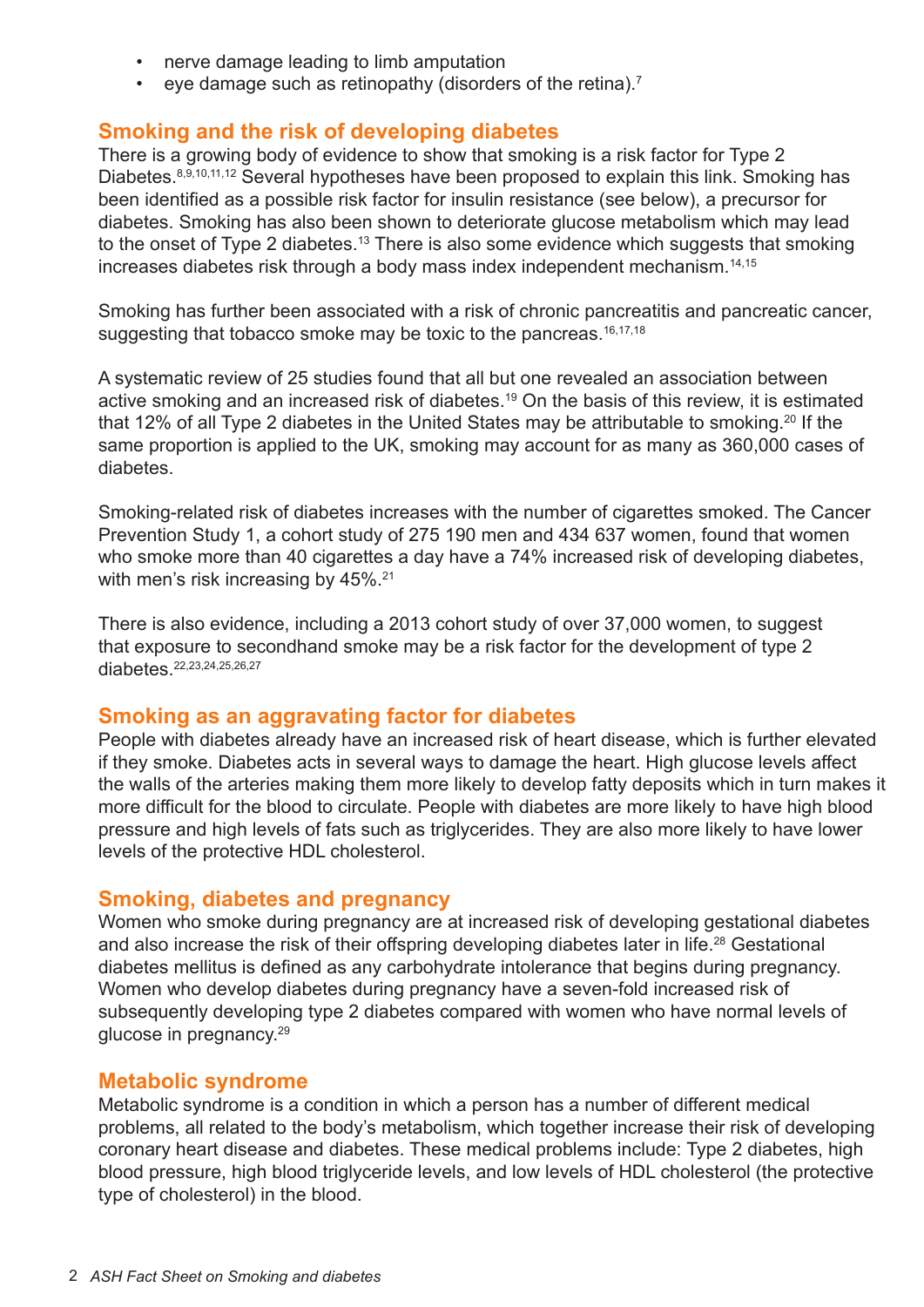Most commonly, patients suffering from metabolic syndrome will be overweight, particularly around the waist, and have resistance to insulin. Recent evidence suggests a strong association between cigarette smoking, insulin resistance and metabolic syndrome.<sup>30,31,32</sup>

# **Smoking, diabetes and premature death**

Compared to non-smokers with diabetes, people with diabetes who smoke have an increased risk of premature death. A meta-analysis<sup>33</sup> found that diabetic patients who were smokers were at an increased relative risk for mortality of 1.48 compared to non-smokers. Smokers were also at a further increased risk of cardiovascular mortality, and a number of cardiovascular events including coronary heart disease, stroke and myocardial infarction.

There is evidence that these risks increase with increased cigarettes smoked per day. A large prospective study of US nurses found that among those with diabetes the relative risks of mortality were 1.31 for past smokers, 1.43 for current smokers of 1-14 cigarettes per day, 1.64 for smokers of 15-34 cigarettes per day, and 2.19 for current smokers of 35 or more cigarettes per day.34

# **The effect of smoking on complications of diabetes**

Smoking is associated with multiple complications of diabetes; the risk of complications associated with tobacco use and diabetes in combination has been stated to be approximately 14 times higher than the risk of either smoking or diabetes alone.<sup>35</sup>

Increased risks of kidney disease (nephropathy) have been shown in Type 1 diabetes patients who smoke.<sup>36</sup> There is also evidence that both active and passive smoking increases the risks of chronic kidney disease in Type 2 diabetes patients.<sup>37</sup>

Smoking has been found to increase the risk of albuminuria (the presence of protein in the urine, which indicate signs of kidney disease) in both Type 1 and Type 2 diabetes.<sup>38,39</sup> A small study of 33 people with Type 2 diabetes with kidney disease found that smokers' kidney function declined more rapidly than that of non-smokers, despite drug treatment, suggesting that smoking cessation could slow the progression of kidney disease in people with diabetes who use ACE inhibitors.40

The relationship between cigarette smoking and retinopathy (disorders of the retina) is less well defined than that of other microvascular complications of diabetes.<sup>41</sup> However, some studies have found an association between smoking and diabetic retinopathy.<sup>36,42</sup>

Smoking is also a documented risk factor for both the development and progression of various types of neuropathy (damage to the peripheral nervous system). A retrospective case control study of Type 1 and Type 2 diabetic patients found that current or ex-smokers were significantly more likely to have neuropathy than individuals who never smoked  $(64.8\%$  vs.  $42.8\%)$ .<sup>43</sup> A prospective study found that cigarette smoking was associated with a 2-fold increase in risk.<sup>44</sup> More recently, a systematic review and meta-analysis found that smoking increased the risk of diabetic peripheral neuropathy by 42%.45

# **Benefits of stopping smoking**

Stopping smoking reduces the risk of cardiovascular disease, lung disease, cancer and stroke.<sup>46</sup> (See also ASH fact sheet: Stopping smoking - the benefits and aids to quitting.) As diabetes also increases the risk for heart disease and stroke, smokers with diabetes are strongly advised to quit.<sup>47</sup> However it appears that many smokers with diabetes are not receiving this advice.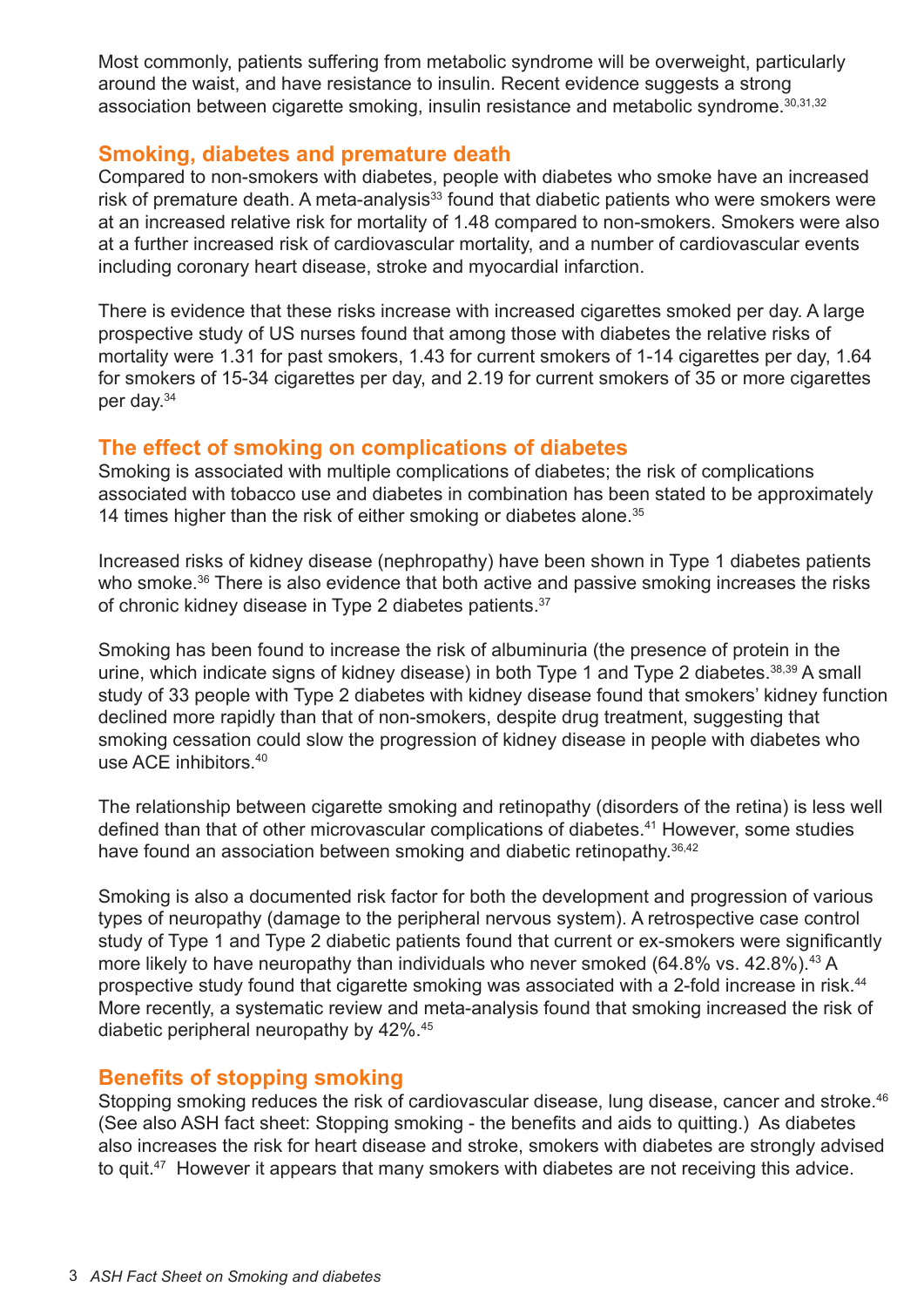As part of a regular survey of its members, Diabetes UK found that 64.1% of smokers had not received support or advice to quit.<sup>48</sup> A meta-analysis of the effectiveness of both high and low intensity smoking cessation interventions for people with diabetes concluded that more research is needed to explore the most effective way of helping people with diabetes to stop smoking.<sup>49</sup>

One possible explanation for the lower quitting rates among people with diabetes is the fact that stopping smoking is associated with weight gain and this is likely to be of concern in people who have diabetes and are already overweight. One US study found that concerns about weight gain among smokers with Type 1 diabetes were particularly prevalent among women, obese smokers, and those in poor metabolic control.<sup>50</sup> Fear of weight gain was cited by 49% of smokers.

A British prospective study of 7,735 men aged 40-59 years found that the benefit of giving up smoking was only apparent after 5 years of smoking cessation and risk reverted to that of never-smokers only after 20 years. Men who gave up smoking during the first 5 years of followup showed significant weight gain and subsequently higher risk of diabetes than continuing smokers. However, the authors concluded that in the long term, the benefits of giving up smoking outweigh the adverse effects of early weight gain.<sup>51</sup> The US Cancer Prevention Study also provided evidence that stopping smoking for 10 years in men and five years in women could reduce the risk of diabetes to that of nonsmokers.<sup>21</sup>

Stopping smoking also reduces the risk of premature death. The US Nurses' Study found that women with Type 2 diabetes who had stopped smoking for 10 or more years had a mortality relative risk of 1.11 compared with diabetic women who were never smokers.<sup>34</sup>

In the light of evidence demonstrating that smoking is an independent risk factor for diabetes and that it is also an aggravating factor for diabetes complications, smoking cessation advice should be a routine component of diabetic care. Concerns about weight gain should be addressed by health care providers whilst emphasising the fact that the health benefits of smoking cessation far outweigh post cessation weight gain, even in people who are focused on weight management.<sup>52</sup>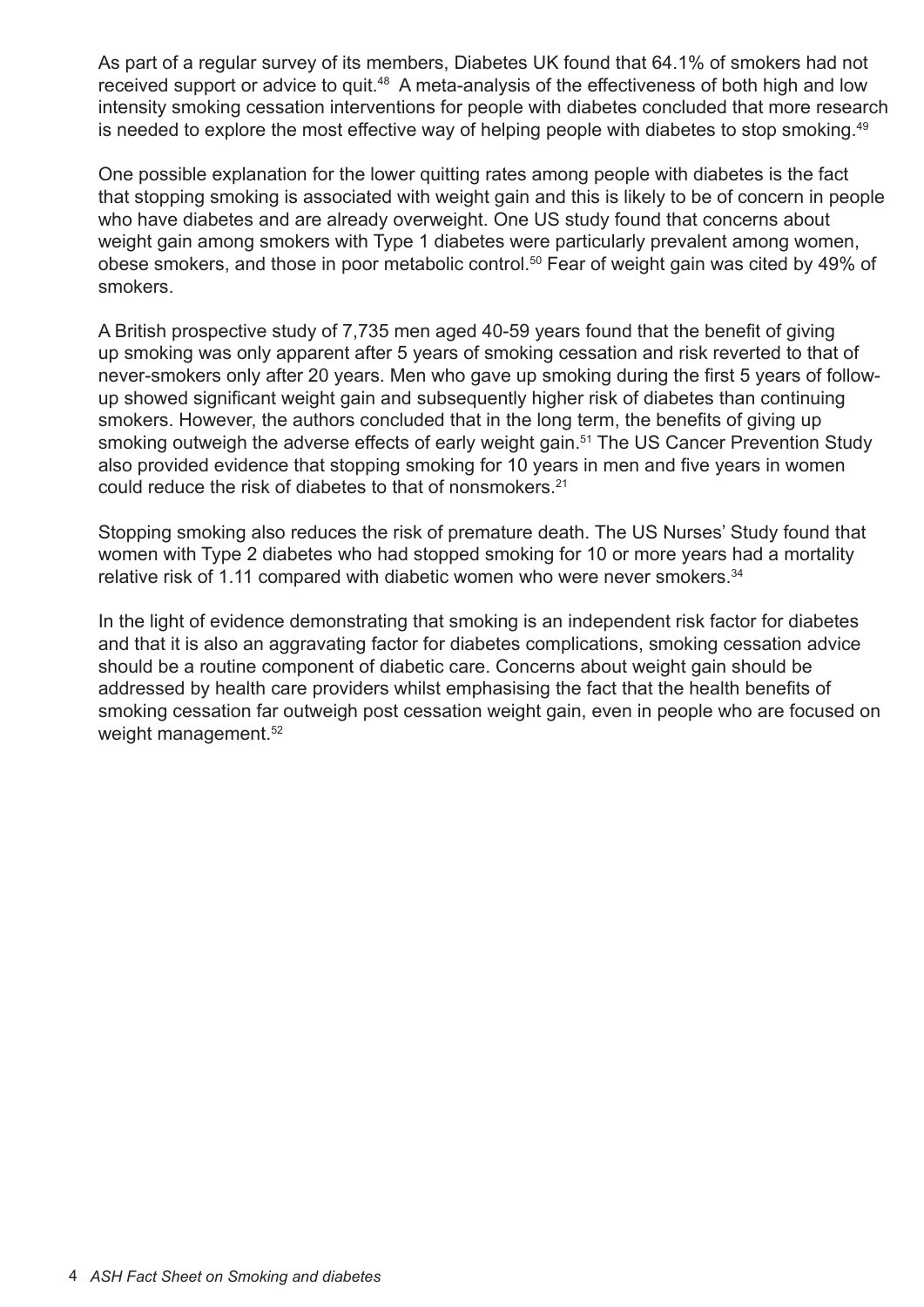# **References**

- 1 Diabetes UK website. ["What is diabetes".](https://www.diabetes.org.uk/Guide-to-diabetes/What-is-diabetes/) [Accessed 23 Aug 2016]
- 2 Diabetes UK website. ["Diabetes and ethnicity"](http://www.diabetes.co.uk/diabetes-and-ethnicity.html). [Accessed 18 May 2015]
- 3 Oldroyd J, Banerjee M, Heald A et al. [Diabetes and ethnic minorities](http://pmj.bmj.com/content/81/958/486.full). Postgraduate Medical Journal, 2005. 81: 486-490.
- 4 Diabetes UK. [Diabetes Prevalence 2013](https://www.diabetes.org.uk/About_us/What-we-say/Statistics/Diabetes-prevalence-2013/) (February 2014). Accessed 18 May 2015.
- 5 Diabetes UK. [Diabetes: Facts and stats.](https://www.diabetes.org.uk/Documents/About Us/Statistics/Diabetes-key-stats-guidelines-April2014.pdf) 2014. Accessed 18th May 2015.
- 6 Health and Social Care Information Centre. [National Diabetes Audit 2011 2012. Report 2](http://www.hscic.gov.uk/catalogue/PUB12738/nati-diab-audi-11-12-mort-comp-rep.pdf): Complications and Mortality. Accessed 18th May 2015.
- 7 Diabetes UK. [Diabetes Complications](https://www.diabetes.org.uk/guide-to-diabetes/complications/). Accessed 18th May 2015.
- 8 Hsin-Chieh Y, Bruce D, Schmidt MA et al. Smoking, smoking cessation and risk for type 2 diabetes [mellitus.](https://www.acponline.org/acp_news/misc/smoking.pdf ) Annals of Internal Medicine, 2010. 152. 1: 10-17.
- 9 Ko G & Cockram C. [Cause as well as effect: smoking and diabetes.](http://www.idf.org/sites/default/files/attachments/article_333_en.pdf) Diabetes Voice: Smoking and diabetes special issue, 2005; 50: 19-22.
- 10 Rimm E, Chan J, Stampfer M et al. [Prospective study of cigarette smoking, alcohol use, and the](http://www.ncbi.nlm.nih.gov/pubmed/7888928)  [risk of diabetes in men,](http://www.ncbi.nlm.nih.gov/pubmed/7888928) British Medical Journal, 1995 310: 555–559.
- 11 Radzeviciene L, Ostrauskas R. Smoking habits and the risk of type 2 diabetes: a case control [study.](http://www.ncbi.nlm.nih.gov/pubmed/19269874) Diabetes and Metabolism, 2009. 35. 3:192-7.
- 12 InterAct Consortium, Spijkerman AM, van der A DL et al. [Smoking and long-term risk of type 2](http://www.ncbi.nlm.nih.gov/pubmed/25336749)  [diabetes: the EPIC-InterAct study in European populations.](http://www.ncbi.nlm.nih.gov/pubmed/25336749) Diabetes Care. 2014. 37:12. 3164-71. Doi: 10.2337/dc14-1020.
- 13 Fagard RH, Nilsson PM. [Smoking and diabetes the double health hazard](http://www.ncbi.nlm.nih.gov/pubmed/19875348). Primary Care Diabetes, 2009. 3. 4: 2005-9.
- 14 Cullen MW, Ebbert JO, Vierkant RA et al. No interaction of body mass index and smoking on [diabetes mellitus risk in elderly women](http://www.ncbi.nlm.nih.gov/pmc/articles/PMC2664829/). Preventative Medicine, 2009. 48.1: 74-78.
- 15 Nagaya T, Yoshida H, Takahashi H et al. [Heavy smoking raises risk for type 2 diabetes milletus in](http://www.ncbi.nlm.nih.gov/pubmed/18083537)  [obese men; but, light smoking reduces the risk in lean men: a follow up study in Japan](http://www.ncbi.nlm.nih.gov/pubmed/18083537). Annals of Epidemiology, 2008. 18. 2: 113-8.
- 16 Johns Hopkins Medicine website. The Sol Goldman Pancreatic Cancer Research Center (sic). [What are the risk factors for pancreatic cancer?](http://pathology.jhu.edu/pc/BasicRisk.php) [Accessed 27 Jan. 2012.]
- 17 Lynch SM, Vrieling A, Lubin JH et al. Cigarette smoking and pancreatic cancer: a pooled analysis [from the pancreatic cancer cohort consortium](http://www.ncbi.nlm.nih.gov/pubmed/19561064). American Journal of Epidemiology, 2009. 170. 4: 403-13.
- 18 Ye X, Lu G, Huai J et al. [Impact of smoking on the risk of pancreatitis](http://www.ncbi.nlm.nih.gov/pubmed/25879541): a systematic review and meta-analysis. PLoS One 2015. 10, 4. Doi: 10.1371/journal.pone.0124075.
- 19 Willi, C et al. [Active smoking and the risk of Type 2 diabetes.](http://www.ncbi.nlm.nih.gov/pubmed/18073361) Journal of the Amerian Medical Association. 2007; 298: 2654-2664.
- 20 Ding EL& Hu FB. [Smoking and Type 2 diabetes. Underrecognized risks and disease burden.](http://jama.jamanetwork.com/article.aspx?articleid=209699) JAMA, 2007; 298: 2675-76
- 21 Will JC, Galuska DA, Ford ES, Mokdad A, Calle EE. Cigarette smoking and diabetes mellitus: [evidence of a positive association from a large prospective cohort study.](http://ije.oxfordjournals.org/content/30/3/540.full.pdf) International Journal of Epidemiology, 2001; 30: 540-6.
- 22 Houston T. Active and passive smoking and development of glucose intolerance among young [adults in a prospective cohort: CARDIA study](http://www.bmj.com/content/332/7549/1064). British Medical Journal, 2006; 332: 1064-1069.
- 23 Hayashino Y, Fukuhara S, Okamura T et al. [A prospective study of passive smoking and risk of](http://care.diabetesjournals.org/content/31/4/732.abstract)  [diabetes in a cohort of workers.](http://care.diabetesjournals.org/content/31/4/732.abstract) Diabetes Care 2008; 31:732-734.
- 24 Kowall B, Rathmann W, Strassburger K et al. Association of passive and active smoking with [incident type 2 diabetes mellitus in the elderly population: the KORA S/4/F4 cohort study.](http://link.springer.com/article/10.1007%2Fs10654-010-9452-6)  European Journal of Epidemiology,2010. 25. 6:393-402.
- 25 Kwang-Pil K, Haesook M, Younjhin A et al. A prospective study investigating the association [between environmental tobacco smoke exposure and the incidence of type 2 diabetes in never](http://www.annalsofepidemiology.org/article/S1047-2797(10)00360-1/abstract)  [smokers.](http://www.annalsofepidemiology.org/article/S1047-2797(10)00360-1/abstract) Annals of Epidemiology, 2011. 21. 1: 42-47.
- 26 Lajous M, Tondeur L, Fagherazzi G et al. Childhood and adult secondhand smoke and type 2 [diabetes in women](http://www.ncbi.nlm.nih.gov/pubmed?term=(diabetes%5BTitle%5D)%20AND%20secondhand%20smoke%5BTitle%5D). Diabetes Care 2013. 36(9): 2720-5.
- 27 Wei X, Meng E & Yu S. A meta-analysis of passive smoking and risk of developing Type 2 [Diabetes Mellitus](http://www.diabetesresearchclinicalpractice.com/article/S0168-8227(14)00419-7/abstract ). Diabetes Research and Clinical Practice 2015. 107(1): 9-14.
- 28 Montgomery S. [A very bad start: smoking, pregnancy and diabetes.](http://www.idf.org/diabetesvoice/articles/a-very-bad-start-smoking-pregnancy-and-diabetes) Diabetes Voice: Smoking and diabetes special issue, 2005; 50: 30-32.